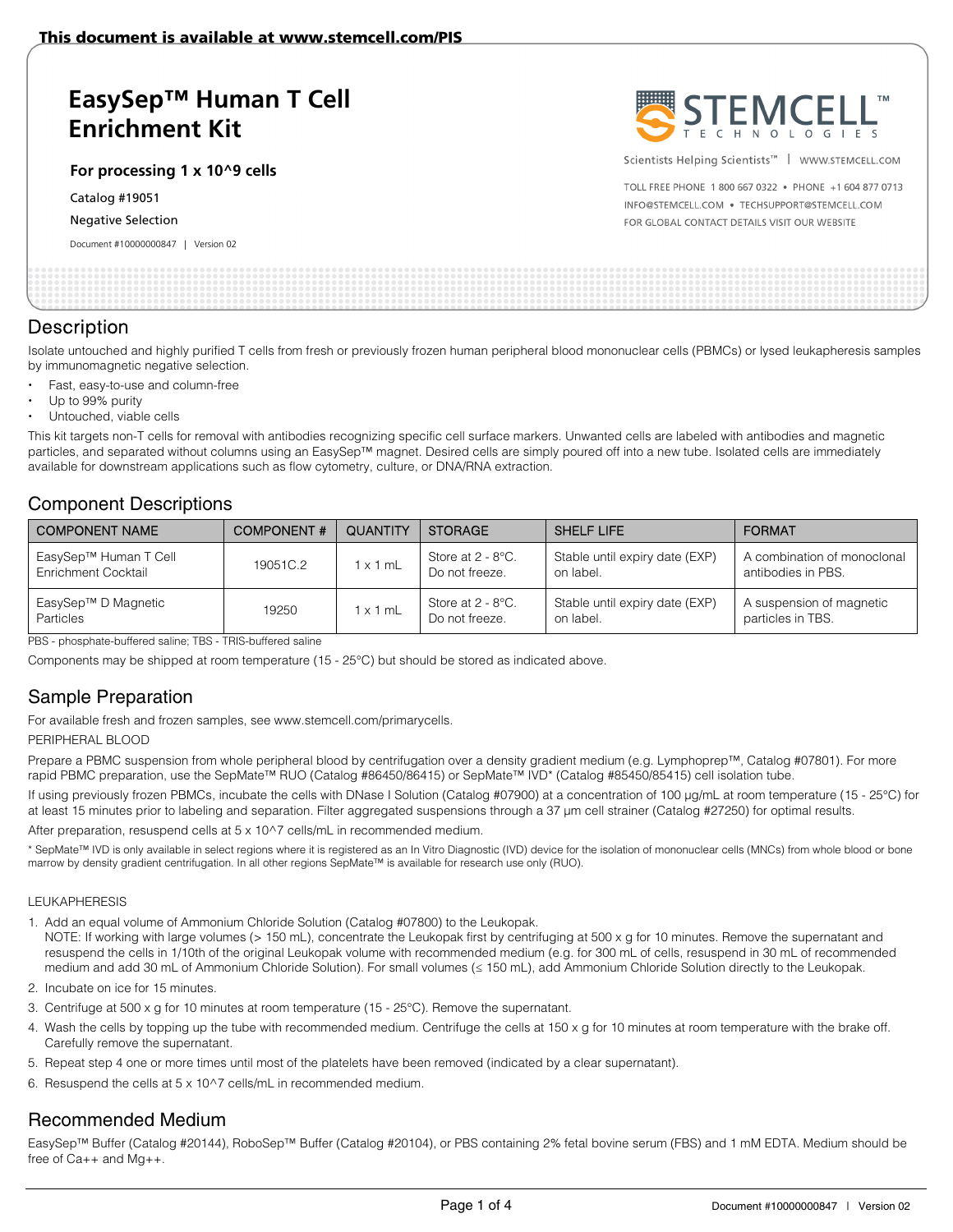

# Directions for Use – Manual EasySep™ Protocols

See page 1 for Sample Preparation and Recommended Medium. Refer to Tables 1 and 2 for detailed instructions regarding the EasySep™ procedure for each magnet.

#### **Table 1. EasySep™ Human T Cell Enrichment Kit Protocol**

|                         |                                                                                                                                           | <b>EASYSEP™ MAGNETS</b>                                                  |                                                                                |  |
|-------------------------|-------------------------------------------------------------------------------------------------------------------------------------------|--------------------------------------------------------------------------|--------------------------------------------------------------------------------|--|
| <b>STEP</b>             | <b>INSTRUCTIONS</b>                                                                                                                       | EasySep™<br>(Catalog #18000)                                             | "The Big Easy"<br>(Catalog #18001)                                             |  |
|                         | Prepare sample at the indicated cell<br>concentration within the volume range.                                                            | 5 x 10^7 cells/mL<br>$0.1 - 2$ mL                                        | $5 \times 10^{27}$ cells/mL<br>$0.25 - 8.5$ mL                                 |  |
|                         | Add sample to required tube.                                                                                                              | 5 mL (12 x 75 mm) polystyrene round-bottom tube<br>(e.g. Catalog #38007) | 14 mL (17 x 95 mm) polystyrene round-bottom tube<br>(e.g. Catalog #38008)      |  |
| $\overline{2}$          | Add Enrichment Cocktail to sample.                                                                                                        | 50 µL/mL of sample                                                       | 50 µL/mL of sample                                                             |  |
|                         | Mix and incubate.                                                                                                                         | RT for 10 minutes                                                        | RT for 10 minutes                                                              |  |
| $\overline{\mathbf{3}}$ | <b>Vortex Magnetic Particles.</b><br>NOTE: Particles should appear evenly dispersed.                                                      | 30 seconds                                                               | 30 seconds                                                                     |  |
|                         | <b>Add Magnetic Particles to sample.</b>                                                                                                  | 50 µL/mL of sample                                                       | 50 $\mu$ L/mL of sample                                                        |  |
|                         | Mix and incubate.                                                                                                                         | RT for 5 minutes                                                         | RT for 5 minutes                                                               |  |
| 5                       | Add recommended medium to top up the sample<br>to the indicated volume. Mix by gently pipetting<br>up and down 2 - 3 times.               | Top up to 2.5 mL                                                         | Top up to 5 mL for samples $<$ 4 mL<br>Top up to 10 mL for samples $\geq$ 4 mL |  |
|                         | Place the tube (without lid) into the magnet and<br>incubate.                                                                             | RT for 5 minutes                                                         | RT for 5 minutes                                                               |  |
| 6                       | Pick up the magnet, and in one continuous<br>motion invert the magnet and tube,* pouring the<br>enriched cell suspension into a new tube. | Isolated cells are ready for use<br>Isolated cells are ready for use     |                                                                                |  |

RT; room temperature (15 - 25°C)

\* Leave the magnet and tube inverted for 2 - 3 seconds, then return upright. Do not shake or blot off any drops that may remain hanging from the mouth of the tube.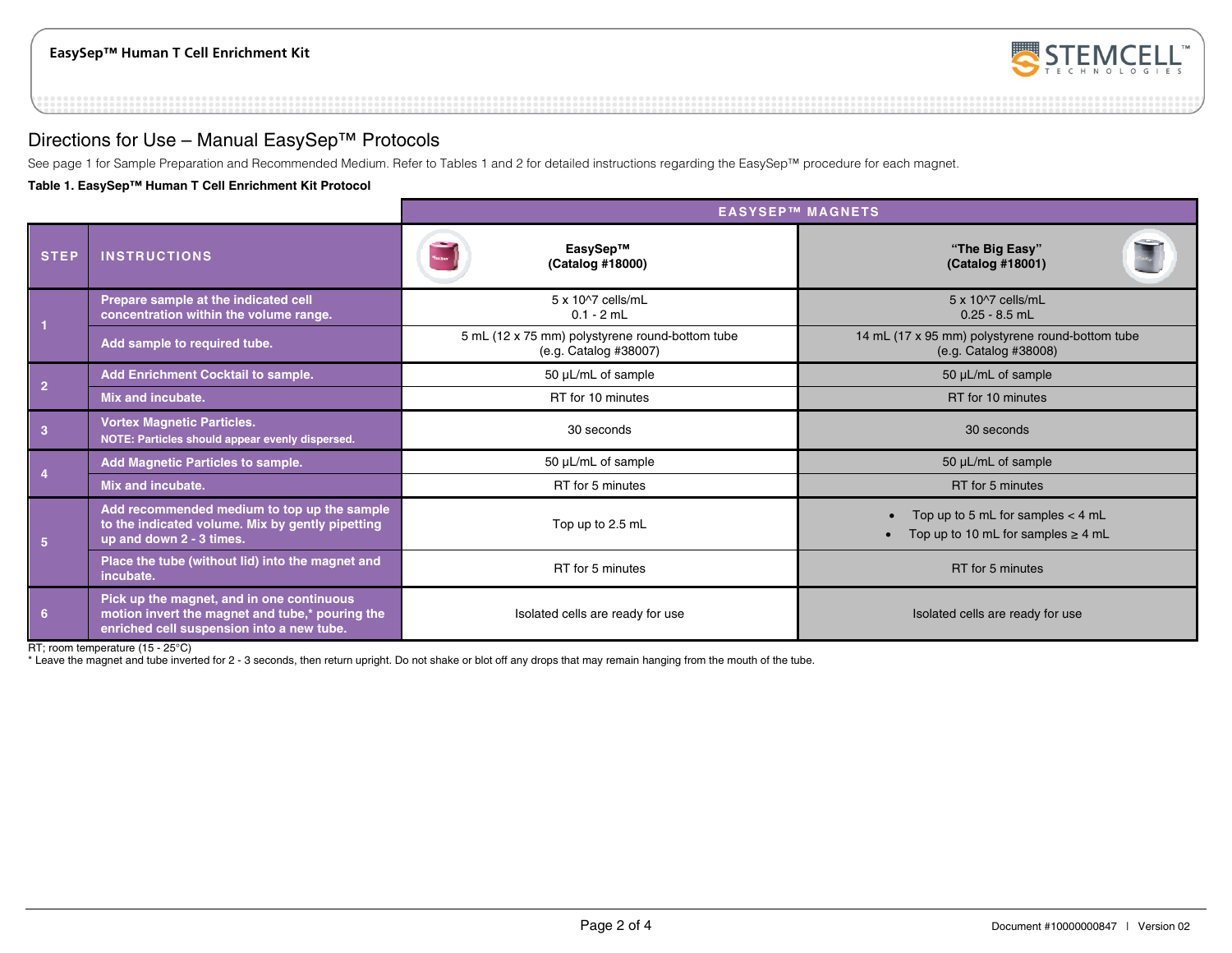

#### **Table 2. EasySep™ Human T Cell Enrichment Kit Protocol**

|                |                                                                                                                         | <b>EASYSEP™ MAGNETS</b>                                                            |                                                                             |                                                                                      |                                                                                         |
|----------------|-------------------------------------------------------------------------------------------------------------------------|------------------------------------------------------------------------------------|-----------------------------------------------------------------------------|--------------------------------------------------------------------------------------|-----------------------------------------------------------------------------------------|
| <b>STEP</b>    | <b>INSTRUCTIONS</b>                                                                                                     | EasyPlate™                                                                         |                                                                             | EasyEights™ (Catalog #18103)                                                         | MaySep<br>Easy 50<br>(Catalog #18002)                                                   |
|                |                                                                                                                         | سلسورك<br>(Catalog #18102)                                                         | <b>TALLATION</b><br>5 mL tube                                               | <b>THE PROPERTY</b><br>14 mL tube                                                    |                                                                                         |
|                | Prepare sample at the indicated cell<br>concentration within the volume range.                                          | 5 x 10^7 cells/mL<br>$0.05 - 0.2$ mL                                               | 5 x 10^7 cells/mL<br>$0.25 - 2$ mL                                          | 5 x 10^7 cells/mL<br>$0.5 - 8$ mL                                                    | $5 \times 10^{27}$ cells/mL<br>$1 - 40$ mL                                              |
|                | Add sample to required tube (or plate when<br>using the EasyPlate™ EasySep™ Magnet).                                    | Round bottom, non-tissue<br>culture-treated 96-well plate<br>(e.g. Catalog #38018) | 5 mL (12 x 75 mm)<br>polystyrene round-bottom tube<br>(e.g. Catalog #38007) | 14 mL (17 x 95 mm) polystyrene<br>round-bottom tube<br>(e.g. Catalog #38008)         | 50 mL (30 x 115 mm)<br>conical tube<br>(e.g. Catalog #38010)                            |
| $\overline{2}$ | <b>Add Enrichment Cocktail to sample.</b>                                                                               | 50 µL/mL of sample                                                                 | 50 µL/mL of sample                                                          | 50 µL/mL of sample                                                                   | 50 µL/mL of sample                                                                      |
|                | Mix and incubate.                                                                                                       | RT for 10 minutes                                                                  | RT for 10 minutes                                                           | RT for 10 minutes                                                                    | RT for 10 minutes                                                                       |
| $\overline{3}$ | <b>Vortex Magnetic Particles.</b><br>NOTE: Particles should appear evenly dispersed.                                    | 30 seconds                                                                         | 30 seconds                                                                  | 30 seconds                                                                           | 30 seconds                                                                              |
|                | <b>Add Magnetic Particles to sample.</b>                                                                                | 50 µL/mL of sample                                                                 | 50 µL/mL of sample                                                          | 50 µL/mL of sample                                                                   | 50 µL/mL of sample                                                                      |
|                | Mix and incubate.                                                                                                       | RT for 5 minutes                                                                   | RT for 5 minutes                                                            | RT for 5 minutes                                                                     | RT for 10 minutes                                                                       |
| 5 <sup>5</sup> | Add recommended medium to top up sample to<br>the indicated volume. Mix by gently pipetting up<br>and down 2 - 3 times. | Top up to 0.25 mL                                                                  | Top up to 2.5 mL                                                            | Top up to 5 mL for<br>samples $<$ 4 mL<br>Top up to 10 mL for<br>samples $\geq$ 4 mL | Top up to 25 mL for<br>samples $\leq 10$ mL<br>Top up to 50 mL for<br>samples $> 10$ mL |
|                | Place the tube or plate (without lid) into the<br>magnet and incubate.                                                  | RT for 10 minutes                                                                  | RT for 5 minutes                                                            | RT for 5 minutes                                                                     | RT for 10 minutes                                                                       |
| 6              | Carefully pipette** (do not pour) the enriched<br>cell suspension into a new tube or plate.                             | Isolated cells are ready for use                                                   | Isolated cells are ready for use                                            | Isolated cells are ready for use                                                     | Isolated cells are ready for use                                                        |

RT - room temperature (15 - 25°C)

\*\* Collect the entire supernatant, all at once, into a single pipette (e.g. for EasyEights™ 5 mL tube use a 2 mL serological pipette [Catalog #38002]; for EasyEights™ 14 mL tube use a 10 mL serological pipette [Catalog #3